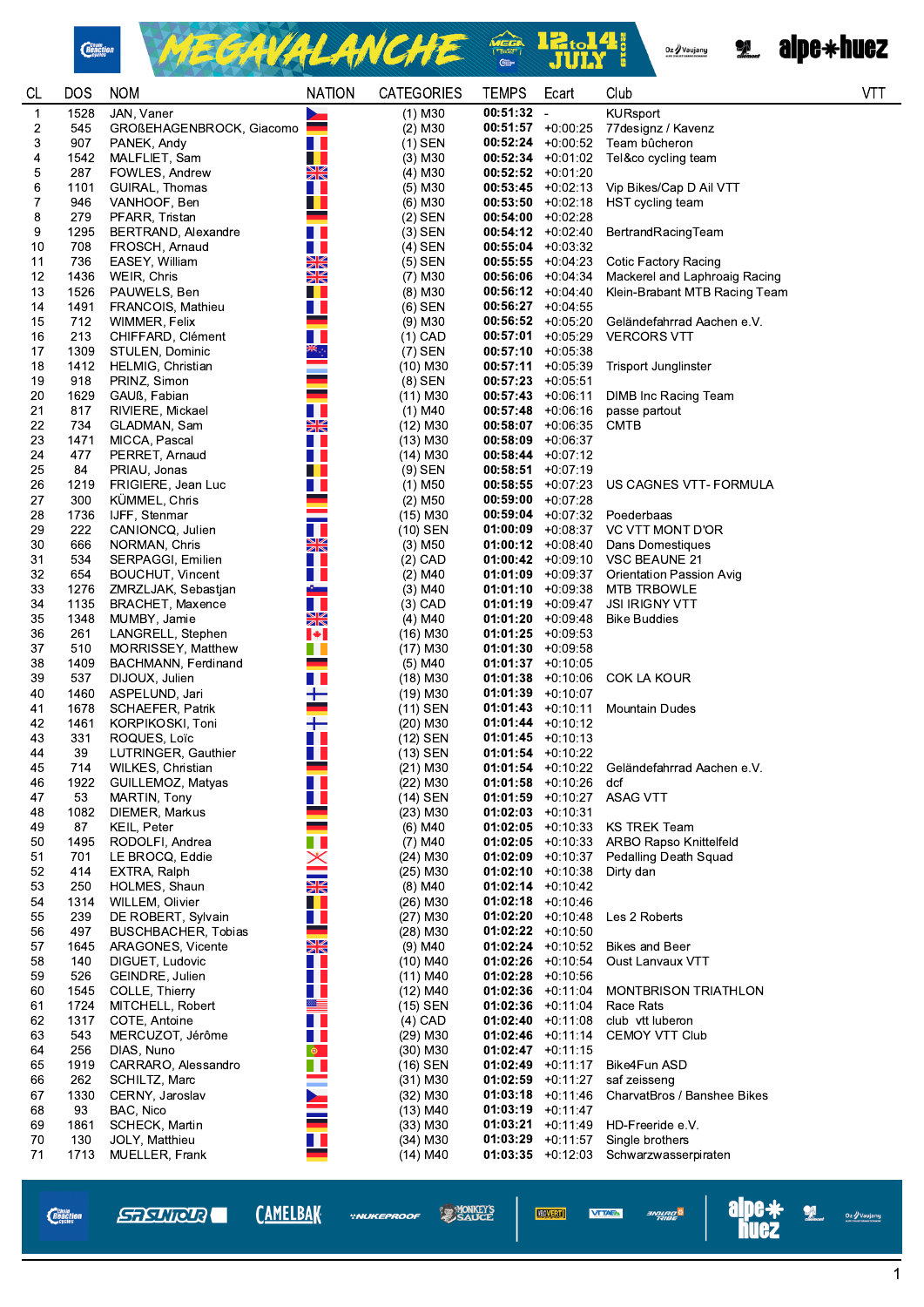

MEGAVALANCHE & 12.14 Oz Vaujany



| <b>CL</b>  | <b>DOS</b>  | <b>NOM</b>                                | <b>NATION</b>                   | <b>CATEGORIES</b>                   | <b>TEMPS</b>         | Ecart                                      | Club                                        | <b>VTT</b> |
|------------|-------------|-------------------------------------------|---------------------------------|-------------------------------------|----------------------|--------------------------------------------|---------------------------------------------|------------|
| 72         | 245         | OGIER, Gwenael                            | M.                              | $(15)$ M40                          |                      | $01:03:36$ +0:12:04                        | NO FUTURE WITHOUT NATURE                    |            |
| 73         | 94          | BAC, Alfred                               | $\equiv$                        | (16) M40                            |                      | $01:03:37 +0:12:05$                        |                                             |            |
| 74         | 531         | <b>GREMILLET, Quentin</b>                 | H.                              | (17) SEN                            |                      | $01:03:37 +0:12:05$                        |                                             |            |
| 75         | 1241        | BARNES, Paul                              | XK                              | $(17)$ M40                          |                      | $01:03:53 +0:12.21$                        | Legends of Dust                             |            |
| 76         | 233         | WOLTERS, Wolter                           |                                 | (18) SEN                            |                      | $01:03:54$ +0:12:22                        | Woip BPG                                    |            |
| 77         | 1507        | LOS, Rostislav                            | $\blacktriangleright$           | $(35)$ M30                          |                      | $01:03:56$ +0:12:24                        | <b>Buroklub</b>                             |            |
| 78         | 38          | FIORE, Enrico                             | W                               | (18) M40                            |                      | $01:04:00$ +0:12:28                        |                                             |            |
| 79         | 821         | SCHRÖTTNER, Erwin                         |                                 | (19) M40                            |                      | $01:04:05$ +0:12:33                        | K2                                          |            |
| 80         | 1681        | THEOBALD, Sören                           |                                 | (19) SEN                            |                      | $01:04:13 + 0:12:41$                       | <b>Mountain Dudes</b>                       |            |
| 81         | 667         | READ, Alex                                | XK                              | (20) SEN                            |                      | $01:04:21 + 0:12:49$                       |                                             |            |
| 82         | 871         | MEAD, Lucas                               | $\frac{N}{2N}$                  | $(1)$ JUN                           |                      | $01:04:27$ +0:12.55                        | Team Cracknugget                            |            |
| 83         | 1325        | COURGEON, Vincent                         | H.                              | $(36)$ M30                          |                      | $01:04:32 +0:13:00$                        |                                             |            |
| 84         | 705         | DAVID, Tom                                | H                               | $(2)$ JUN                           | $01:04:39 +0:13:07$  |                                            |                                             |            |
| 85         | 631         | MICHEL, Pierre                            | H.                              | $(21)$ SEN                          | $01:04:40$ +0:13:08  |                                            |                                             |            |
| 86         | 14          | BRASSEUR, Sébastien                       | H                               | (37) M30                            |                      | $01:04:48$ +0:13:16                        |                                             |            |
| 87         | 226         | DIJKHUIS, Atze                            |                                 | $(20)$ M40                          |                      | $01:04:52$ +0:13:20                        | Woip BPG                                    |            |
| 88         | 504         | MAGNOU, Mi                                | H.                              | (38) M30                            |                      | $01:04:53 +0:13:21$                        | Les Gaulois                                 |            |
| 89         | 120         | RAYNOR, Jack                              | H.                              | $(39)$ M30                          | $01:04:54$ +0:13.22  |                                            |                                             |            |
| 90         | 1021        | SCHRENK, Tobias                           |                                 | $(40)$ M30                          |                      | $01:04:55$ +0:13:23                        | Alarma VTT                                  |            |
| 91         | 1023        | KENTRUP, Kieran                           |                                 | (21) M40                            |                      | $01:04:56$ +0:13:24                        | Dirty dan                                   |            |
| 92         | 1483        | WILLHELM, Bruno                           | H                               | $(41)$ M30                          |                      | $01:04:59 +0:13:27$                        | Team heili                                  |            |
| 93         | 942         | CIANCHELLI, Silvio                        | H                               | (42) M30                            |                      | $01:05:01 +0:13:29$                        | Ponente Gravity Team                        |            |
| 94         | 347         | BLACKMORE, Daniel                         | $\frac{N}{2}$                   | (22) SEN                            |                      | $01:05:02 +0:13:30$                        | screaming eagle 69 racing                   |            |
| 95         | 681         | LEMMENS, Dries                            | . .                             | (23) SEN                            | $01:05:02 +0:13:30$  |                                            |                                             |            |
| 96         | 1345        | BIZET, Julien                             | H                               | (43) M30                            |                      | $01:05:04$ +0:13:32                        | saint andre VTT                             |            |
| 97         | 697         | <b>ENSTROEM, Vincent</b>                  |                                 | (24) SEN                            |                      | $01:05:09$ +0:13:37                        |                                             |            |
| 98         | 1920        | QUAGLIO, Alessandro                       | Ш                               | (25) SEN                            |                      | $01:05:13 + 0:13.41$                       | Bike4Fun ASD                                |            |
| 99         | 636         | JOHNSTON, Robby                           | <b>NEAR</b>                     | $(5)$ CAD                           |                      | $01:05:15 +0:13:43$                        | <b>MB Cyclery</b>                           |            |
| 100        | 883         | RILEY, Mark                               |                                 | $(22)$ M40                          |                      | $01:05:17 +0:13:45$                        | Vinyl Bear                                  |            |
| 101        | 146         | MALICHENKO, Ihor                          | e e                             | $(44)$ M30                          |                      | $01:05:19$ +0:13:47                        |                                             |            |
| 102        | 73          | POCKELE, Yntse                            | H                               | $(3)$ JUN                           |                      |                                            | 01:05:22 +0:13:50 G-Bikes Enduro Team       |            |
| 103        | 816         | ROCHE, Olivier                            | H                               | (45) M30                            |                      | $01:05:22 +0:13:50$                        | PROBIKESHOP                                 |            |
| 104        | 625         | GAY, Pier                                 | H                               | $(4)$ M50                           |                      | $01:05:23 +0:13:51$                        | The Group                                   |            |
| 105        | 1296        | BROWN, Jamie                              | $\frac{N}{N}$                   | (46) M30                            |                      | $01:05:24$ +0:13.52                        | Team Banana                                 |            |
| 106        | 1896        | KELLY, Brandon                            | NK<br>AR                        | (26) SEN                            |                      |                                            | 01:05:24 +0:13:52 Aldbury Vipers            |            |
| 107        | 1299        | KOUSTIANIS, Stefanos                      |                                 | (47) M30                            |                      | $01:05:25$ +0:13:53                        | ORGASMATRON DH TEAM                         |            |
| 108        | 506         | MERGAUX, Hugues                           | . .                             | (27) SEN                            |                      | $01:05:26$ +0:13:54                        | <b>ASPTT</b>                                |            |
| 109        | 828         | MEYER, Michael                            |                                 | $(5)$ M50                           |                      | $01:05:26$ +0:13:54                        | SaltCityRider / ADAC Ortsclub Lüneburg e.V. |            |
| 110        | 880         | KLÄSER, Markus                            | --                              | (48) M30                            |                      | $01:05:27$ +0:13:55                        | Soulrider eV                                |            |
| 111        | 248         | FOLPRECHT, Fabian                         |                                 | (28) SEN                            |                      | $01:05:30 +0:13:58$                        |                                             |            |
| 112        | 1893        | DI-PIETRO, James                          | $\frac{\mathbf{N}}{\mathbf{N}}$ | (49) M30                            |                      | $01:05:31 +0:13:59$                        |                                             |            |
| 113        | 1868        | KELLY, Ben                                | XK                              | (29) SEN                            |                      | $01:05:32 +0:14:00$                        | FOD MTB                                     |            |
| 114        | 1079        | MARTI AGUAS, Carlos                       | 案                               | $(23)$ M40                          |                      | $01:05:34 +0:14:02$                        | <b>Buried Cycling Team</b>                  |            |
| 115        | 505<br>1084 | BERTRAND, Jean-Philippe                   | H<br>X                          | (50) M30                            | $01:05:35 +0:14:03$  |                                            | 01:05:37 +0:14:05 West Highland Wheelers    |            |
| 116        |             | MUIR, Gregor<br><b>BALTZINGER, Gilles</b> |                                 | $(24)$ M40<br>$(6)$ M <sub>50</sub> |                      |                                            |                                             |            |
| 117        | 1481        |                                           | . .<br>N T                      |                                     |                      | $01:05:39$ +0:14:07                        | team heilig                                 |            |
| 118<br>119 | 86<br>1651  | KORBA, Gregoire                           |                                 | (30) SEN<br>(31) SEN                |                      | $01:05:41 +0:14:09$<br>$01:05:41 +0:14:09$ | Team Cut<br><b>Buffel Constructies</b>      |            |
|            | 464         | POELMAN, Jorrit<br>PESKENS, Jacques       | $\geq$                          | $(51)$ M30                          | $01:05:45 +0:14:13$  |                                            |                                             |            |
| 120<br>121 | 742         | CARRO, Gabriel                            | H                               | $(4)$ JUN                           |                      | $01:05:50$ +0:14.18                        | St-Gouëno vtt                               |            |
| 122        | 661         | GEORGES, Hugo                             | H                               | (32) SEN                            |                      | $01:05:55 +0:14:23$                        | <b>Red Bikers</b>                           |            |
| 123        | 624         | ARNAUD, Vincent                           | Ш                               | $(25)$ M40                          |                      | $01:06:06$ +0:14:34                        | Vélo Club Le Cheylard                       |            |
| 124        | 1462        | PAPP, Norbert                             |                                 | (52) M30                            |                      | $01:06:11 + 0:14:39$                       | PSN Zrt.                                    |            |
| 125        | 1725        | GASS, Victor                              | Ш                               | (33) SEN                            |                      | $01:06:12 +0:14:40$                        |                                             |            |
| 126        | 894         | MERKEL, Eric                              |                                 | $(5)$ JUN                           | $01:06:15 +0:14:43$  |                                            |                                             |            |
| 127        | 1408        | MOCK, Stephan                             |                                 | $(53)$ M30                          |                      | $01:06:19 + 0:14:47$                       |                                             |            |
| 128        | 634         | THOMAS, Alex                              | XK                              | $(54)$ M30                          | $01:06:25 +0:14:53$  |                                            |                                             |            |
| 129        | 1270        | RÜEGG, Stefan                             | $\bullet$                       | $(7)$ M <sub>50</sub>               |                      | $01:06:44 +0:15:12$                        | Team Hartenaubiker                          |            |
| 130        | 1732        | RIBA, Christophe                          | H                               | $(8)$ M50                           |                      | $01:06:45 +0:15:13$                        |                                             |            |
| 131        | 1268        | PHILLIPS, Chris                           |                                 | $(55)$ M30                          | $01:06:51 + 0:15:19$ |                                            |                                             |            |
| 132        | 891         | GREEN, Jacob                              | <b>REAR AND</b>                 | $(26)$ M40                          |                      | $01:07:11 + 0:15:39$                       |                                             |            |
| 133        | 1814        | NEARY, Ray                                |                                 | $(27)$ M40                          | $01:07:33 +0:16:01$  |                                            |                                             |            |
| 134        | 1887        | <b>KREHEL, Marek</b>                      | $\bullet$                       | $(56)$ M30                          | $01:07:36$ +0:16:04  |                                            |                                             |            |
| 135        | 122         | LAMBERT, Martin                           | XK                              | $(57)$ M30                          |                      | $01:07:45$ +0:16:13                        |                                             |            |
| 136        | 1712        | FRANKE, Gunnar                            |                                 | $(58)$ M30                          |                      | $01:07:45$ +0:16:13                        | Schwarzwasserpiraten                        |            |
| 137        | 641         | TRAN, Son                                 |                                 | $(28)$ M40                          |                      | $01:08:05$ +0:16:33                        | <b>Biking Buddies</b>                       |            |
| 138        | 58          | SCHILL, Eric                              | NK<br>NK                        | $(9)$ M <sub>50</sub>               |                      | $01:08:08$ +0:16:36                        | IBC- DIMB Racing Team                       |            |
| 139        | 142         | DRUILHE, Olivier                          | Ш                               | $(29)$ M40                          | $01:08:11 + 0:16:39$ |                                            |                                             |            |
| 140        | 724         | BEEMSTERBOER, Chris                       |                                 | (34) SEN                            |                      | $01:08:22 +0:16:50$                        | cross team de zwakke pols                   |            |
| 141        | 517         | BEAUCHAMPS, Aymeric                       | H T                             | $(59)$ M30                          |                      | $01:08:23 +0:16:51$                        | Ride with our Planet                        |            |
| 142        | 527         | <b>TROCHON, Nicolas</b>                   | H.                              | $(60)$ M30                          |                      | $01:08:26$ +0:16:54                        | Team DMD                                    |            |
|            |             |                                           |                                 |                                     |                      |                                            |                                             |            |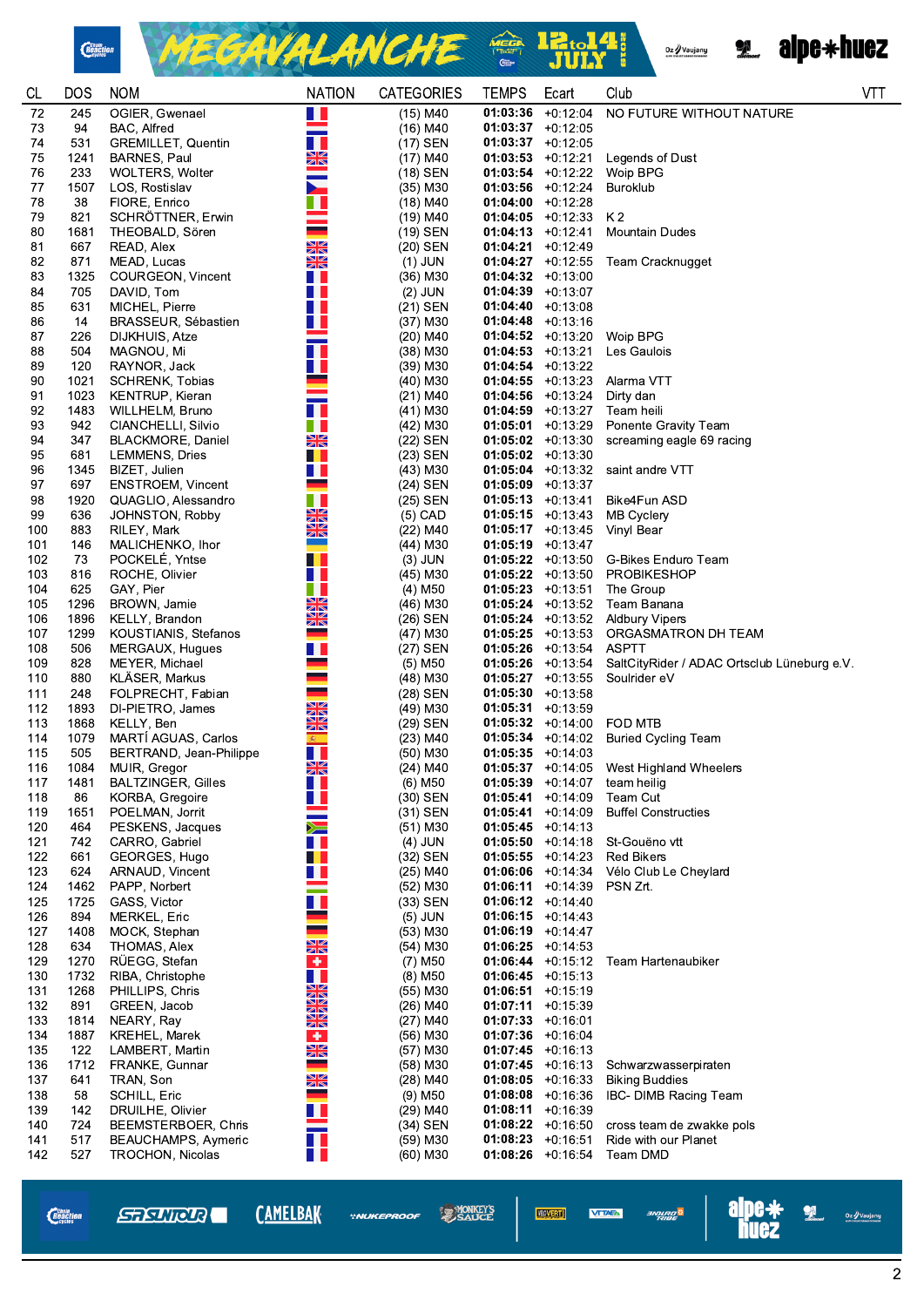

MEGAVALANCHE  $\begin{array}{c} \textbf{12:}\hspace{-0.7cm}\textbf{14!} \\ \textbf{JUIY} \end{array}$ MEGR<br>Thur





| <b>CL</b>  | <b>DOS</b>   | <b>NOM</b>                                   | <b>NATION</b>                   | <b>CATEGORIES</b>        | <b>TEMPS</b>                               | Ecart                | Club                                      | VTT |
|------------|--------------|----------------------------------------------|---------------------------------|--------------------------|--------------------------------------------|----------------------|-------------------------------------------|-----|
| 143        | 1921         | BODNER, Paul                                 | $\blacktriangleright$           | $(35)$ SEN               | 01:08:28                                   | $+0:16:56$           |                                           |     |
| 144        | 1234         | LAMBOURN, Mike                               | <b>SK</b>                       | (61) M30                 | $01:08:42 +0:17:10$                        |                      | <b>Biking Buddies</b>                     |     |
| 145        | 1739         | CHEVALIER, Benjamin                          | H                               | $(6)$ CAD                | $01:08:45 +0:17:13$                        |                      | dopamine arverne ride brigade             |     |
| 146<br>147 | 285<br>143   | JACQUES, Léo<br>BIJTJES, Boaz                | H I                             | (36) SEN<br>$(7)$ CAD    | $01:08:49 +0:17:17$<br>$01:08:57$ +0:17:25 |                      | Theo Schilder 2 wielers Alkmaar           |     |
| 148        | 1858         | LAWMAN, Christopher                          | ▓▆                              | (37) SEN                 | $01:09:03 +0:17:31$                        |                      |                                           |     |
| 149        | 823          | GOSSART, Bastien                             | H I                             | (62) M30                 | $01:09:05$ +0:17:33                        |                      | Probikeshop                               |     |
| 150        | 1623         | SIMONS, Mark                                 |                                 | (30) M40                 | $01:09:12 +0:17:40$                        |                      | OT Industries                             |     |
| 151        | 1508         | SAINTENAC, Yann                              | H                               | (31) M40                 | $01:09:15$ +0:17.43                        |                      | Vernet Enduro Team                        |     |
| 152        | 232          | PLANTING, Enzo                               | $\frac{1}{\Re}$                 | $(6)$ JUN                |                                            | $01:09:17 + 0:17:45$ | Woip BPG                                  |     |
| 153        | 1737         | MALLORQUI AYUSO, Joaquim                     |                                 | $(10)$ M50               |                                            | $01:09:18$ +0:17.46  | BTT LLAGOSTERA                            |     |
| 154        | 105          | JONES, Mike                                  | $\frac{\mathbf{N}}{\mathbf{N}}$ | (63) M30                 | $01:09:24 +0:17:52$                        |                      |                                           |     |
| 155<br>156 | 627<br>1223  | CAVALLO, Simone<br>GENEUIL, Olivier          | Ш.<br>H I                       | $(38)$ SEN<br>(32) M40   | $01:09:25 +0:17:53$<br>$01:09:25 +0:17:53$ |                      | Dust Devils ct<br>Jarnac VTT              |     |
| 157        | 41           | POGNANTE, Matteo                             | u.                              | (64) M30                 |                                            | $01:09:26$ +0:17:54  | VIGOR RED MOUNT                           |     |
| 158        | 906          | POWELL, Gavin                                | X                               | (33) M40                 | $01:09:27$ +0:17:55                        |                      | <b>British Alps</b>                       |     |
| 159        | 1115         | JEANNIN, Antoine                             | H.                              | (65) M30                 | $01:09:33 +0:18:01$                        |                      | vip bikes                                 |     |
| 160        | 444          | SYKES, Martin                                | $\frac{N}{N}$                   | (34) M40                 | $01:09:40 +0:18.08$                        |                      |                                           |     |
| 161        | 884          | SIEBERTZ, Markus                             | $\overline{\phantom{0}}$        | (39) SEN                 | $01:09:40 +0:18:08$                        |                      | Moshwood Squad                            |     |
| 162        | 1889         | WOOLLEY, Andy                                | $\frac{\text{N}}{\text{N}}$     | (66) M30                 | $01:09:43 +0:18:11$                        |                      |                                           |     |
| 163        | 1116         | SOLLIERS, Yoann                              | n a                             | (67) M30                 | $01:09:56$ +0:18:24                        |                      | VIP bike Tom                              |     |
| 164        | 1104<br>1716 | RIOU, Gaetan                                 | Ш                               | $(68)$ M30               | $01:09:57$ +0:18:25                        |                      |                                           |     |
| 165<br>166 | 941          | DUBRAY, Kévin<br>FERRET, Sylvain             | W<br>H                          | (40) SEN<br>(69) M30     | $01:09:58$ +0:18:26<br>$01:10:04$ +0:18:32 |                      | LeTop30<br>vtt poitou                     |     |
| 167        | 435          | STOTT, Mick                                  | XK                              | (11) M50                 | $01:10:06$ +0:18:34                        |                      |                                           |     |
| 168        | 1147         | CARNETTE, Lomig                              | Ш                               | (70) M30                 | $01:10:06$ +0:18:34                        |                      | AVS St-Nazaire                            |     |
| 169        | 1110         | FOURRAGE, Nicolas                            | H I                             | $(35)$ M40               | $01:10:08$ +0:18.36                        |                      | AVS                                       |     |
| 170        | 822          | BAUNGAARD, Emil                              | 22                              | (41) SEN                 | $01:10:11 + 0:18:39$                       |                      |                                           |     |
| 171        | 409          | CALABRESE, Nicola                            | n n                             | (36) M40                 | $01:10:12 +0:18:40$                        |                      |                                           |     |
| 172        | 88           | FREYMARK, Kristian Alexej                    |                                 | (71) M30                 | $01:10:18$ +0:18:46                        |                      | #Mission Vollgas                          |     |
| 173        | 881<br>242   | KREIS, Thomas                                | $\equiv$<br>n II                | $(72)$ M30               | $01:10:20$ +0:18:48                        |                      | Soulrider eV                              |     |
| 174<br>175 | 1628         | ROLANDONE, Claudio<br><b>BAUR, Friedrich</b> | an di                           | (12) M50<br>(13) M50     | $01:10:22 +0:18:50$<br>$01:10:35$ +0:19:03 |                      | Dust Devil CT<br><b>Baur Fliesstoffe</b>  |     |
| 176        | 1639         | MARQUIS, Daniel                              | NK<br>AR                        | (37) M40                 | $01:10:41 + 0:19:09$                       |                      |                                           |     |
| 177        | 1518         | BÆKGAARD JENSEN, Henrik                      | H                               | (42) SEN                 | $01:10:46$ +0:19:14                        |                      |                                           |     |
| 178        | 863          | JONCA Dominik                                |                                 | (43) SEN                 | $01:10:47$ +0:19:15                        |                      |                                           |     |
| 179        | 1427         | MUTIN, Kévin                                 | Ш                               | (44) SEN                 | $01:10:52$ +0:19:20                        |                      | Pulsion VTT                               |     |
| 180        | 276          | SCAIFE, Carl                                 | XK<br>-                         | (73) M30                 | $01:10:53 + 0:19:21$                       |                      |                                           |     |
| 181        | 1679         | SCHEMEL, Kevin                               |                                 | (45) SEN                 | $01:10:55$ +0:19:23                        |                      | Mountain Dudes                            |     |
| 182<br>183 | 683<br>522   | DANNEELS, Robin<br>FINN, Christopher         | . .<br>X                        | (74) M30<br>(46) SEN     | $01:10:56$ +0:19:24<br>$01:11:06$ +0:19 34 |                      | <b>PROBIKESHOP</b>                        |     |
| 184        | 322          | <b>KEURHORST, Hilco</b>                      |                                 | $(75)$ M30               | $01:11:07$ +0:19:35                        |                      | barend                                    |     |
| 185        | 1420         | <b>KERVICHE, Patrick</b>                     | a k                             | (1) M60                  |                                            | $01:11:07$ +0:19:35  | Cycles center                             |     |
| 186        | 1097         | HAYWARD, Alex                                | XK                              | (76) M30                 | $01:11:09$ +0:19:37                        |                      |                                           |     |
| 187        | 451          | MANZONE, Davide                              | Ш                               | $(14)$ M <sub>50</sub>   |                                            |                      | 01:11:11 +0:19:39 Vigor RedMount          |     |
| 188        | 137          | WOODWARD, Richard                            | X                               | (77) M30                 | $01:11:13 + 0:19:41$                       |                      |                                           |     |
| 189        | 1444         | RAGOT, Fabrice                               | . .                             | (38) M40                 | $01:11:18$ +0:19:46                        |                      | Team ragot                                |     |
| 190<br>191 | 711<br>1260  | BENAT, Anthony<br>WILLS, Dave                | n a<br>XK                       | $(78)$ M30<br>$(15)$ M50 | $01:11:20 +0:19.48$<br>$01:11:22 +0:19:50$ |                      | Team bollox                               |     |
| 192        | 668          | STUBBINGS, Graham                            | $\frac{1}{2}$                   | (79) M30                 | $01:11:26$ +0:19:54                        |                      |                                           |     |
| 193        | 263          | GEYPENS, Sam                                 | Ш                               | (47) SEN                 | $01:11:31 + 0:19:59$                       |                      |                                           |     |
| 194        | 1014         | LEUSCHNER, Niklas                            |                                 | $(80)$ M30               | $01:11:31 + 0:19:59$                       |                      |                                           |     |
| 195        | 1315         | <b>EASTHAM, Chris</b>                        | <b>NKNK</b>                     | $(39)$ M40               | $01:11:31 + 0:19:59$                       |                      | Team Banana                               |     |
| 196        | 1043         | KENDALL, Damian                              |                                 | $(81)$ M30               | $01:11:34 +0:20:02$                        |                      | without                                   |     |
| 197        | 749          | VENNEDEY, Lukas                              | -                               | (48) SEN                 | $01:11:36$ +0:20:04                        |                      | <b>GFAC</b>                               |     |
| 198<br>199 | 469<br>423   | AMIOT, Luc<br>SIMONNET, Franck               | . .<br>. .                      | (49) SEN<br>$(40)$ M40   | $01:11:46$ +0:20:14<br>$01:12:01$ +0:20:29 |                      | Vélo pictaves                             |     |
| 200        | 1058         | MANUEL, Billmaier                            |                                 | $(82)$ M30               | $01:12:18$ +0:20:46                        |                      | HD-Freeride e.V.                          |     |
| 201        | 1833         | <b>BENSON, Robert</b>                        | $\frac{N}{2N}$                  | (50) SEN                 | $01:12:19 + 0:20:47$                       |                      | The Parachute Regiment                    |     |
| 202        | 1747         | SZYMANSKI, Andrzej                           |                                 | $(83)$ M30               | $01:12:36$ +0:21:04                        |                      |                                           |     |
| 203        | 744          | CLARK, Dan                                   | $\frac{\mathbf{N}}{\mathbf{N}}$ | (51) SEN                 | $01:12:39 +0:21:07$                        |                      | <b>Hunt Bike Wheels</b>                   |     |
| 204        | 947          | PARENZI, Massimo                             |                                 | $(41)$ M40               | $01:12:40 +0:21:08$                        |                      | signor lupo asd                           |     |
| 205        | 80           | PRITCHARD, Martin                            | $\frac{N}{N}$                   | $(84)$ M30               | $01:12:45 +0:21:13$                        |                      |                                           |     |
| 206        | 259          | FISKUS, Ingmar                               |                                 | (85) M30                 | $01:12:47 +0:21:15$                        |                      | Barbarians Mountain Cycling Club Mannheim |     |
| 207<br>208 | 1080<br>102  | ROZAS PORRAS, Jose<br>WESTERVELD, Christophe | $\frac{1}{\sqrt{2}}$            | $(42)$ M40<br>(52) SEN   | $01:12:53 +0:21:21$<br>$01:12:54$ +0:21:22 |                      | <b>Buried Cycling Team</b><br>old Fox     |     |
| 209        | 840          | SIEBERT, Frank                               |                                 | $(86)$ M30               | $01:12:54$ +0:21:22                        |                      | <b>ILRC</b>                               |     |
| 210        | 628          | HODSON, Jon                                  |                                 | $(87)$ M30               | $01:12:57 +0:21:25$                        |                      | Royal Signals Enduro Team                 |     |
| 211        | 116          | HOILE, Rafe                                  | <b>NKAK</b>                     | $(7)$ JUN                | $01:13:00$ +0:21:28                        |                      |                                           |     |
| 212        | 516          | MALET, Simon                                 | H.                              | $(88)$ M30               | $01:13:05 +0:21:33$                        |                      | Ride with our Planet                      |     |
| 213        | 837          | DERYCK, David                                | . .                             | $(89)$ M30               | $01:13:11 + 0:21:39$                       |                      |                                           |     |
|            |              |                                              |                                 |                          |                                            |                      |                                           |     |

**alpe\***<br>huez  $\frac{1}{\sqrt{\frac{1}{2}}\sqrt{\frac{1}{2}}}}$  0z $\sqrt{\frac{1}{2}}\sqrt{\frac{1}{2}}$ **CAMELBAK SAUCE** *Chain*<br>*Reaction* **STRUIRE VEOVERT! VTTAEA** angung <sup>is</sup> \*NUKEPROOF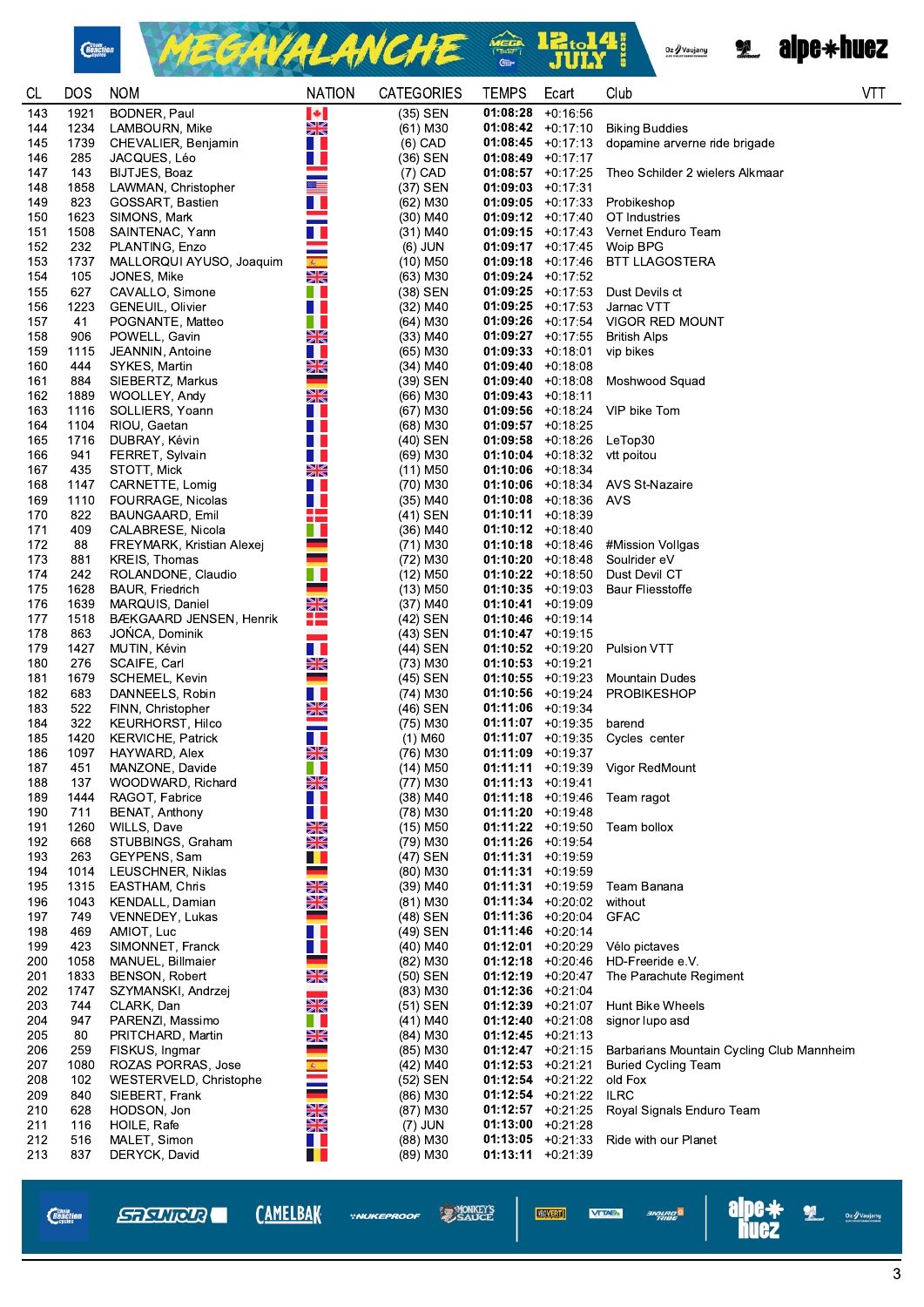

MEGAVALANCHE <sup>2 12.14</sup>

**Reduction of the Second Street Second Street Second Street Second Street Second Street Second Street Second Street Second Street Second Street Second Street Second Street Second Street Second Street Second Street Second S** 

| CL         | <b>DOS</b>   | <b>NOM</b>                                  | <b>NATION</b>                   | <b>CATEGORIES</b>          | <b>TEMPS</b>         | Ecart                                        | Club                                                | VT |
|------------|--------------|---------------------------------------------|---------------------------------|----------------------------|----------------------|----------------------------------------------|-----------------------------------------------------|----|
| 214        | 1038         | <b>KRUMMRICH, Markus</b>                    | ÷                               | (90) M30                   | $01:13:16$ +0:21:44  |                                              |                                                     |    |
| 215        | 1318         | HYSLOP, Mark                                | XK                              | (16) M50                   |                      | $01:13:27 +0:21.55$                          |                                                     |    |
| 216        | 865          | PLEWNIA, Mateusz                            |                                 | (53) SEN                   | $01:13:53 + 0:22:21$ |                                              |                                                     |    |
| 217        | 1873         | SEGUIN, Jérôme                              | H I                             | (54) SEN                   | $01:14:01$ +0:22.29  |                                              |                                                     |    |
| 218        | 270          | CARTER, Nicholas                            | X                               | (43) M40                   | $01:14:02 + 0:22:30$ |                                              |                                                     |    |
| 219        | 294          | HANQUIEZ, Benjamin                          | H.                              | $(91)$ M30                 |                      | $01:14:05$ +0:22:33                          |                                                     |    |
| 220        | 1125         | FIEGL, Lukas                                |                                 | (55) SEN                   |                      | $01:14:10 + 0:22:38$                         |                                                     |    |
| 221        | 148          | LAGARDE, Samuel                             | П                               | $(8)$ CAD                  |                      | $01:14:14 + 0:22:42$                         | Club VTT Alpe d'Huez                                |    |
| 222<br>223 | 1631<br>1450 | HARGREAVES, Dominic<br><b>BENNETT, Nick</b> | $\frac{1}{2}$<br>$\frac{N}{2}$  | (92) M30<br>$(44)$ M40     |                      | $01:14:15 + 0:22:43$<br>$01:14:38 + 0:23:06$ | <b>Biking Buddies</b>                               |    |
| 224        | 1923         | BREUIL, David                               | H.                              | $(93)$ M30                 |                      | $01:14:40 + 0:23:08$                         | <b>DCF</b>                                          |    |
| 225        | 1037         | AMITRANO, David                             | H I                             | (45) M40                   |                      | $01:14:41 + 0:23:09$                         | Gresifreeride                                       |    |
| 226        | 234          | PERKS, James                                |                                 | (46) M40                   |                      | $01:14:44 + 0:23:12$                         |                                                     |    |
| 227        | 512          | HAEGEL, Chase                               | NK<br>NK                        | (94) M30                   |                      | $01:14:47 + 0:23:15$                         | <b>Cognition Racing</b>                             |    |
| 228        | 662          | JONES, Daniel                               | $\frac{\mathbf{N}}{\mathbf{Z}}$ | $(47)$ M40                 |                      | $01:14:49 + 0:23:17$                         | Spanky's Biker Boys                                 |    |
| 229        | 1641         | MASON, Brett                                | $\frac{\sqrt{2}}{2}$            | (95) M30                   | $01:14:49 + 0:23:17$ |                                              |                                                     |    |
| 230        | 1088         | SLUKA, Florian                              |                                 | (96) M30                   |                      | $01:14:51 + 0:23:19$                         |                                                     |    |
| 231        | 917          | IBBA, Marco                                 | H.                              | (97) M30                   |                      | $01:14:55 + 0:23.23$                         |                                                     |    |
| 232        | 1284         | CARTER, Simon                               | <b>RENE</b>                     | (98) M30                   |                      | $01:15:00 +0:23:28$                          | Team idiot                                          |    |
| 233        | 1865         | JONES, Luke                                 |                                 | $(99)$ M30                 | $01:15:05 +0:23:33$  |                                              |                                                     |    |
| 234        | 442          | YOUNG, Aaron                                | NKARI                           | (17) M50                   |                      | $01:15:06$ +0:23:34                          |                                                     |    |
| 235<br>236 | 1844<br>1283 | <b>HUTCHINSON, Clive</b>                    |                                 | (100) M30                  | $01:15:10 + 0:23:38$ | $01:15:36$ +0:24:04                          |                                                     |    |
| 237        | 916          | WILD, Dan<br>WILLIAMS, Stevo                | <b>NKNK</b>                     | (101) M30<br>(102) M30     | $01:15:38 + 0:24:06$ |                                              |                                                     |    |
| 238        | 110          | YEHEZKIELY, Martin                          | H.                              | (56) SEN                   | $01:15:39 + 0:24:07$ |                                              |                                                     |    |
| 239        | 1859         | STEEMAN, Maxim                              | . .                             | (57) SEN                   | $01:15:50 + 0:24:18$ |                                              |                                                     |    |
| 240        | 474          | <b>JACKSON, Scott</b>                       | XK                              | $(8)$ JUN                  |                      | $01:15:56$ +0:24.24                          | Yorkshire Puddings                                  |    |
| 241        | 1519         | ROUYARD, Dimitri                            | H I                             | $(103)$ M30                |                      | $01:15:58$ +0:24:26                          | SAINT NAZAIRE BMX CLUB                              |    |
| 242        | 424          | SCHMIDT, Julian                             | ٠                               | (58) SEN                   |                      | $01:16:05 +0:24:33$                          |                                                     |    |
| 243        | 1292         | REISS, Philipp                              | ۰                               | (104) M30                  |                      | $01:16:05 +0:24:33$                          |                                                     |    |
| 244        | 1443         | WALKER, Ben                                 | XK                              | $(105)$ M30                |                      | $01:16:06$ +0:24:34                          | <b>Bikepark Dent</b>                                |    |
| 245        | 246          | BLANDINO, Sebastien                         | W                               | (106) M30                  | $01:16:13 + 0:24:41$ |                                              |                                                     |    |
| 246        | 1682         | THIELEN, Marco                              |                                 | (48) M40                   |                      | $01:16:21 + 0:24:49$                         | Mountain Dudes                                      |    |
| 247        | 1692         | ELKS, Haydn                                 | XK                              | (59) SEN                   | 01:16:21             | $+0.24.49$                                   |                                                     |    |
| 248<br>249 | 1852<br>12   | JAMIN, Amir<br>IORLANO, Fabian              | $\bullet$                       | (49) M40<br>(107) M30      |                      | $01:16:40 + 0:25:08$<br>$01:16:42 +0:25:10$  | <b>BRUNEI ENDURO RACING</b><br>Powerbike Winterthur |    |
| 250        | 808          | DAY, Ben                                    |                                 | (50) M40                   |                      | $01:16:43 +0:25:11$                          | MBR                                                 |    |
| 251        | 1476         | INGHAM, Stuart                              | <b>NAME</b>                     | (108) M30                  |                      | $01:16:49 +0:25:17$                          | Team Banana                                         |    |
| 252        | 228          | KREMER, Harm                                |                                 | (109) M30                  |                      | $01:16:50 +0:25:18$                          | Woip BPG                                            |    |
| 253        | 1643         | WARREN, Paul                                | <b>NK</b>                       | (110) M30                  | $01:16:59 + 0:25:27$ |                                              |                                                     |    |
| 254        | 1086         | PEACH, Alan                                 | $\frac{N}{N}$                   | $(18)$ M50                 | $01:17:03$ +0:25:31  |                                              |                                                     |    |
| 255        | 1328         | GREMILLOT, Julien                           | H.                              | $(111)$ M30                |                      | $01:17:10 + 0:25:38$                         | Cyclescenter                                        |    |
| 256        | 1740         | NERON, Olivier                              | u                               | (112) M30                  |                      | $01:17:14$ +0:25.42                          | dopamine arverne ride brigade                       |    |
| 257        | 626<br>23    | DUNNE, Richard                              | w                               | $(60)$ SEN                 | $01:17:15 + 0:25:43$ |                                              |                                                     |    |
| 258<br>259 | 1842         | AUTRET, Aurélien<br>HARVEY, David           | H.<br>$\frac{N}{N}$             | $(113)$ M30<br>$(114)$ M30 | $01:17:18$ +0:25:46  |                                              | 01:17:17 +0:25:45 DarkRider                         |    |
| 260        | 1061         | <b>BACKES, Oliver</b>                       | H.                              | $(115)$ M30                |                      | $01:17:20 +0:25:48$                          | <b>BOGARO Natural Powerfoods</b>                    |    |
| 261        | 1458         | SEYDEL, Fabian                              |                                 | $(116)$ M30                |                      | $01:17:36$ +0:26:04                          |                                                     |    |
| 262        | 1336         | BREUER, Jens                                |                                 | $(117)$ M30                |                      | $01:17:53 + 0:26:21$                         | 8 Nuts                                              |    |
| 263        | 1291         | <b>BIRKNER, Andreas</b>                     |                                 | (118) M30                  |                      | $01:18:01 + 0:26:29$                         |                                                     |    |
| 264        | 229          | LEENSTRA, Harald                            |                                 | $(119)$ M30                |                      | $01:18:05 +0:26:33$                          | Woip BPG                                            |    |
| 265        | 1927         | MILLICHAP, Jage                             | $\frac{N}{2}$                   | $(61)$ SEN                 | $01:18:06$ +0:26:34  |                                              |                                                     |    |
| 266        | 1133         | MUNOZ, Cedric                               | H.                              | $(9)$ CAD                  |                      | $01:18:22 +0:26:50$                          | JS IRIGNY VTT                                       |    |
| 267        | 1254         | CHARLES, Philippe                           | N H                             | $(19)$ M50                 | $01:18:26$ +0:26:54  |                                              |                                                     |    |
| 268        | 878          | TIMMS, Oliver                               | $\frac{N}{N}$                   | (120) M30                  |                      | $01:18:27 +0:26:55$                          |                                                     |    |
| 269<br>270 | 296<br>1090  | SEYEN, Gerry<br><b>BEDDING, Mark</b>        | п.                              | $(121)$ M30<br>$(51)$ M40  | $01:18:55 + 0:27:23$ | $01:18:40 + 0:27:08$                         | G-bikes                                             |    |
| 271        | 1903         | MIANGOLARRA, Manuel                         | XK<br>$\mathcal{R}^{\pm}$       | (62) SEN                   | $01:18:55 + 0:27:23$ |                                              |                                                     |    |
| 272        | 452          | PLANTE, Julien                              | n l                             | $(122)$ M30                |                      | $01:19:11 + 0:27:39$                         |                                                     |    |
| 273        | 1455         | CARR, Nathaniel                             |                                 | $(123)$ M30                |                      | $01:19:27 + 0:27:55$                         |                                                     |    |
| 274        | 1503         | <b>WOUTERS, Dexter</b>                      | <b>NK</b>                       | $(63)$ SEN                 |                      | $01:19:29 +0:27:57$                          |                                                     |    |
| 275        | 1063         | HILLIER, Lee                                | <b>REARES</b>                   | (124) M30                  |                      | $01:19:31 + 0:27:59$                         | Avoteam 1718                                        |    |
| 276        | 1846         | <b>SCHOLES, Philip</b>                      |                                 | (125) M30                  |                      | $01:19:32 + 0:28:00$                         |                                                     |    |
| 277        | 1242         | FIFE, John                                  |                                 | $(20)$ M50                 |                      | $01:19:38$ +0:28:06                          | Legends of Dust                                     |    |
| 278        | 830          | DALY, Shaun                                 | <b>NEAR</b>                     | $(52)$ M40                 |                      | $01:19:54$ +0:28:22                          |                                                     |    |
| 279        | 1225         | LANDRETH, Dominic                           |                                 | (126) M30                  |                      | $01:20:10 + 0:28:38$                         |                                                     |    |
| 280        | 1300         | PONCET, Arnaud                              | H.                              | (64) SEN                   |                      | $01:20:17$ +0:28:45                          |                                                     |    |
| 281<br>282 | 1905<br>1860 | <b>BALL, Christian</b><br>STUER, Nicky      | $\frac{N}{2N}$<br>. .           | $(65)$ SEN                 |                      | $01:20:31 + 0:28:59$<br>$01:20:44$ +0:29:12  | Plush Hill Cycles                                   |    |
| 283        | 1478         | SACK, Ignace                                | . .                             | (66) SEN<br>(67) SEN       |                      | $01:20:49$ +0:29:17                          | individueel                                         |    |
| 284        | 67           | PITULA, Slawomir                            |                                 | (53) M40                   |                      | $01:20:51$ +0:29:19                          |                                                     |    |
|            |              |                                             |                                 |                            |                      |                                              |                                                     |    |

**\*NUKEPROOF** 

**CAMELBAK** 

**SAUCE** VELOVERTI

Borghe